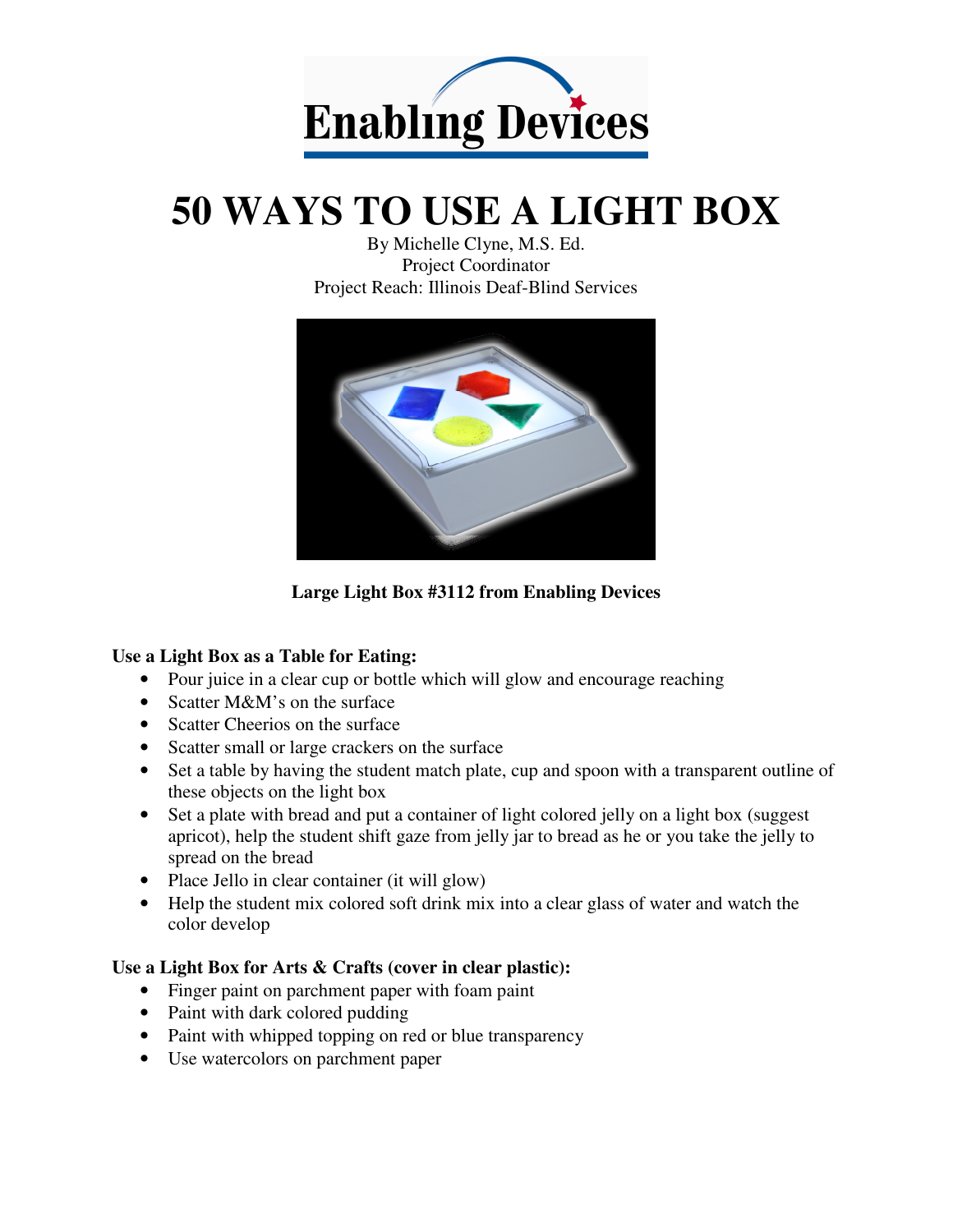- Sprinkle powdered tempera paint on parchment paper; help student spray on water and watch color spread and swirl
- Roll clay into strings and lay out in interesting shapes on light box
- Use Wikki Sticks to make raised outlines
- Use "smelly" markers on tissue paper
- Make a necklace using beads and string

## **Use a Light Box to Encourage Reaching:**

- Place APH spinner on light box which will motivate student to reach to start and stop spinner
- Attach on end of a Slinky to the handle and hang over lighted surface; wrap other end onto student's wrist to encourage arm movement
- Stack up blocks so that simple arm or leg movement knocks them down
- Leave a Koosh ball on the light box
- On large light box, put a capability switch attached to an adapted plush toy. Position the student so that slight pressure on the switch makes the plush toy move. Help the student shift gaze between the switch, the toy and the light box.

## **Use a Light Box with Students who have Movement difficulties:**

- Adult helps student with any of the activities suggested here if the student signals for the adult to continue
- Have student use a capability switch to turn on the light box
- Small infants can be positioned prone on the light box for tummy time
- In supported 90 degree sitting, a small child can crinkle mylar paper under their foot or feet while they rest on a light box
- Have the student eye point to choose one of two items lined up on a light box

## **Use a Light Box during Class:**

- Make transparencies of circle/calendar time pictures and show them on the light box
- Make transparent digital pictures of classmates and familiar adults, show them using the light box, asking the student to identify "so and so"
- Have the student construct a daily schedule on the light box using pictures made into transparencies
- Count manipulatives lined up on a light box
- Use a bold marker to write letters on lightweight paper and tape it to the light box. Have student trace the letters.
- "Sense of Science" (APH) overlays can encourage gaze shift, recognition, etc.
- Do sorting activities on the light box
- Have the student choose rhythm instruments by the outline they make on the light box
- Use the light box to highlight dark lines that need to be cut for scissor projects

## **Use the Light Box for Daily Living Routines:**

• When getting dressed, put the sock and shoe on the light box and have the child eye point to the next item needed